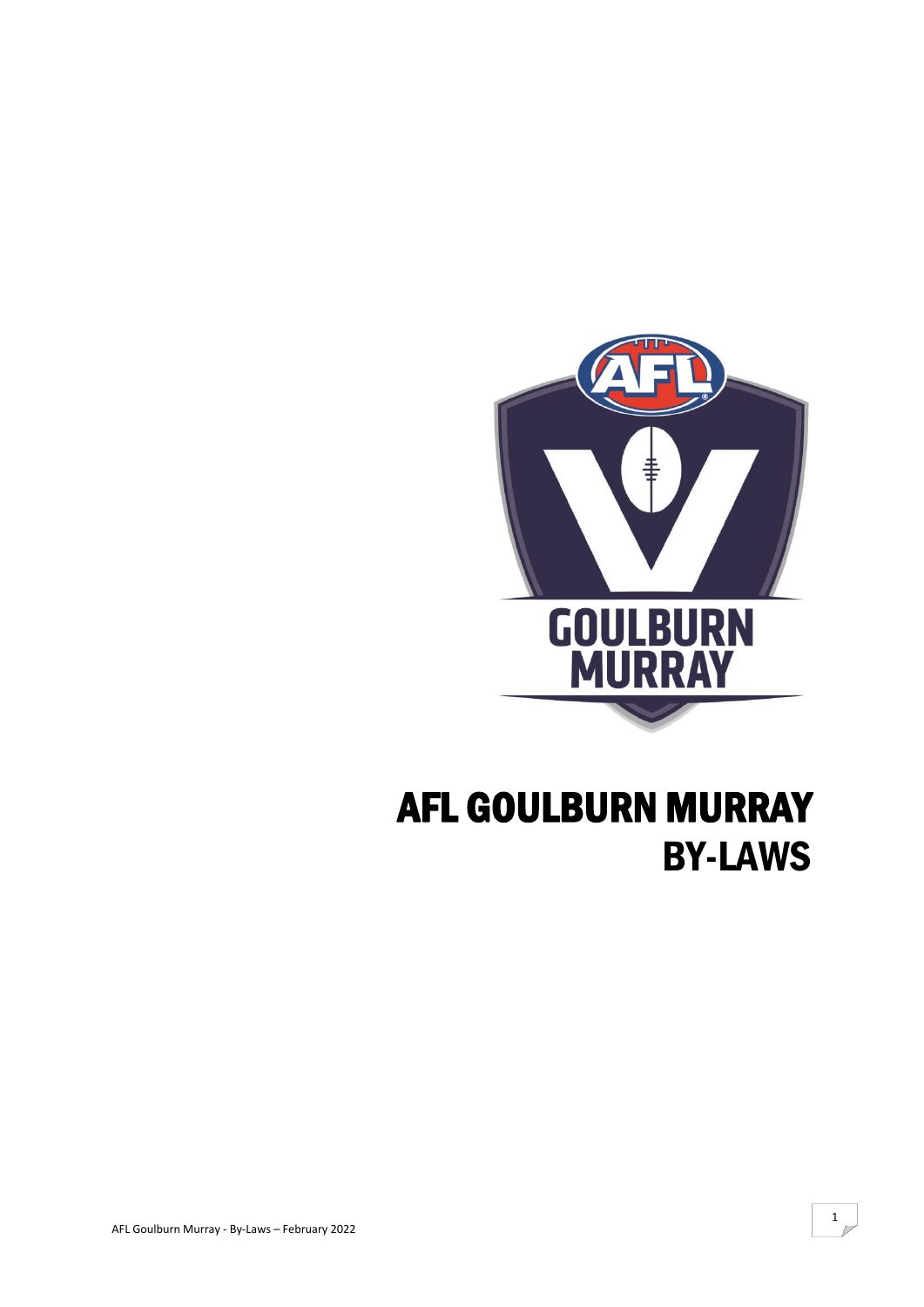# Compiled by AFL Goulburn Murray Friday, 4 March 2022

|    | <b>CONTENTS</b>                                     | Page                    |
|----|-----------------------------------------------------|-------------------------|
|    | <b>Definitions</b>                                  | $\mathbf 2$             |
|    | AFL GOULBURN MURRAY BY-LAWS                         |                         |
| 1. | <b>Player Points System</b>                         | 3                       |
| 2. | <b>Allowable Player Payment Rule</b>                | 4                       |
| 3. | <b>AFL GM Operations Panel</b>                      | 6                       |
| 4. | <b>Minimum Player Age</b>                           | $\overline{\mathbf{r}}$ |
| 5. | <b>Over Age Player Policy</b>                       | 7                       |
| 6. | <b>Junior Competition By-Laws</b>                   | 8                       |
| 7. | <b>Unauthorised or Inappropriate Public Comment</b> | 8                       |
| 8. | <b>Player Equalisation</b>                          | 9                       |

# **DEFINITIONS**

#### Junior League, Club or Competition

AFL GM, for the purpose of interpretation of AFL Victoria Country Rules and Regulations, classify the following as Junior Leagues, Clubs or Competition:

- Goulburn Murray Junior League (includes former Shepparton District Junior Football League, Seymour District Junior Football Netball League & Goulburn Campaspe Junior Football League).
- Northern Country Women's League Under 18 and below
- Murray Football League Under 17 and below
- Picola Football League Under 17 and below
- Kyabram District League Under 18 and below
- Goulburn Valley League Under 16 and below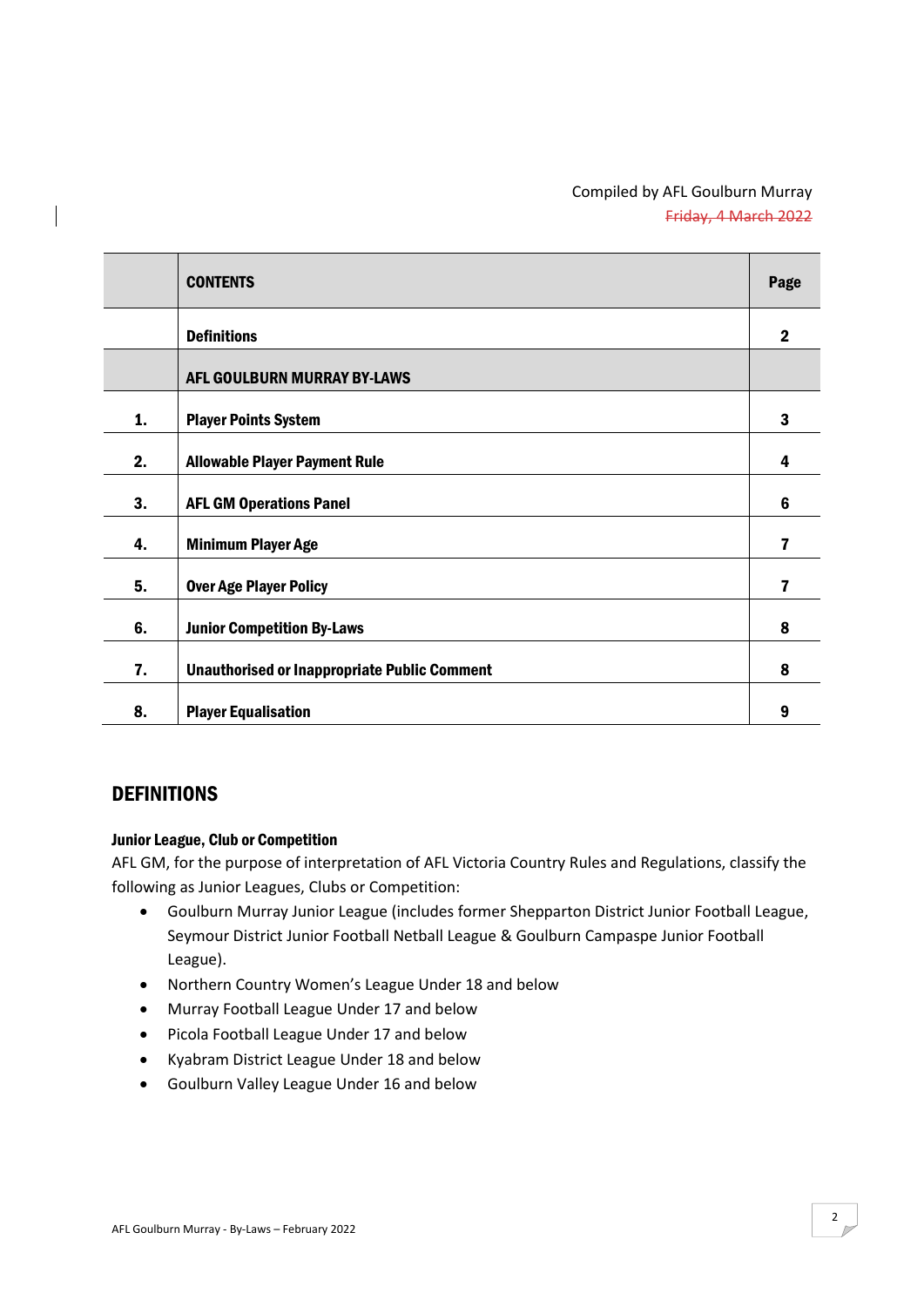# AFL GOULBURN MURRAY BY-LAWS

# 1. Player Points System AFL GM Regional Conditions

AFL GM affiliated Leagues must comply with the provisions of the AFL Victoria Player Points System Policy (**the Policy**)

## 1.1 Definition of a "Home Player" for AFL GM Leagues

A Club may claim a junior aligned "home player" where a current and approved memorandum of understanding exists with a senior Club and an aligned junior Club which is approved by the respective clubs, their respective leagues, AFL GM and AFL Victoria. AFL GM shall record and file all approved MOU's for reference.

- 1.2 A Player has not played football in any competition for 3 or more full seasons.
- 1.3 Games played on "permit" are not included in these assessments.
- **1.4** Where there is any difference or dispute as to whether a player is a "home player" then this will be determined by AFL GM in its absolute discretion.

## Note: A player may have multiple "home Clubs".

## 1.5 AFL GM Player Points Panel

AFL GM may appoint persons to a Player Points Panel. The panel will be a minimum of four (4) members and will comprise:

- the AFL GM Region Manager or representative;
- an AFL GM Commission member or delegated representative;
- 2 AFL GM League Managers and/or;
- an AFL GM non-League affiliated staff member.

## 1.6 Jurisdiction of AFL GM Player Points Panel – Player Assessment

- **1.6.1** Clubs may make application in writing to the AFL GM Region Manager for reassessment of a player's points allocation within 7 days of the player's points being confirmed by AFL GM pursuant to the AFL Victoria Player Points System framework.
- **1.6.2** The application must address the matters set out in Clause 7.4 of the Policy. Any supporting evidence should be submitted with the application.
- 1.6.3 The Player Points Panel will consider the application within 14 days of receipt by the AFL GM Region Manager or their representative.
- 1.6.4 Decisions of the Player Points Panel will be by majority vote.
- 1.6.5 The Player Points Panel is not obliged to give reasons for its decision.
- 1.6.6 AFL GM will provide written notification to the Club within 7 days of the Player Points Panel making its decision.

## 1.7 Jurisdiction of AFL GM Player Points Panel – Club Assessment

- 1.7.1 AFL GM shall give notice of the allocation of total Club points for each affiliated League for the following season by September  $15<sup>th</sup>$  annually
- **1.7.2** Clubs may make application in writing to the AFL GM Region Manager for reassessment of their total Club points allocation within 28 days of the Club's being notified pursuant to the AFL Victoria Player Points System.
- **1.7.2.1** For season 2022 only, AFL GM shall accept applications up to March 31st.
- **1.7.3** The application must set out the Club's reasons for seeking reassessment and must particularly address the matters set out in Clause 8.2 of the Policy and be accompanied by all supporting evidence which the Club wants considered.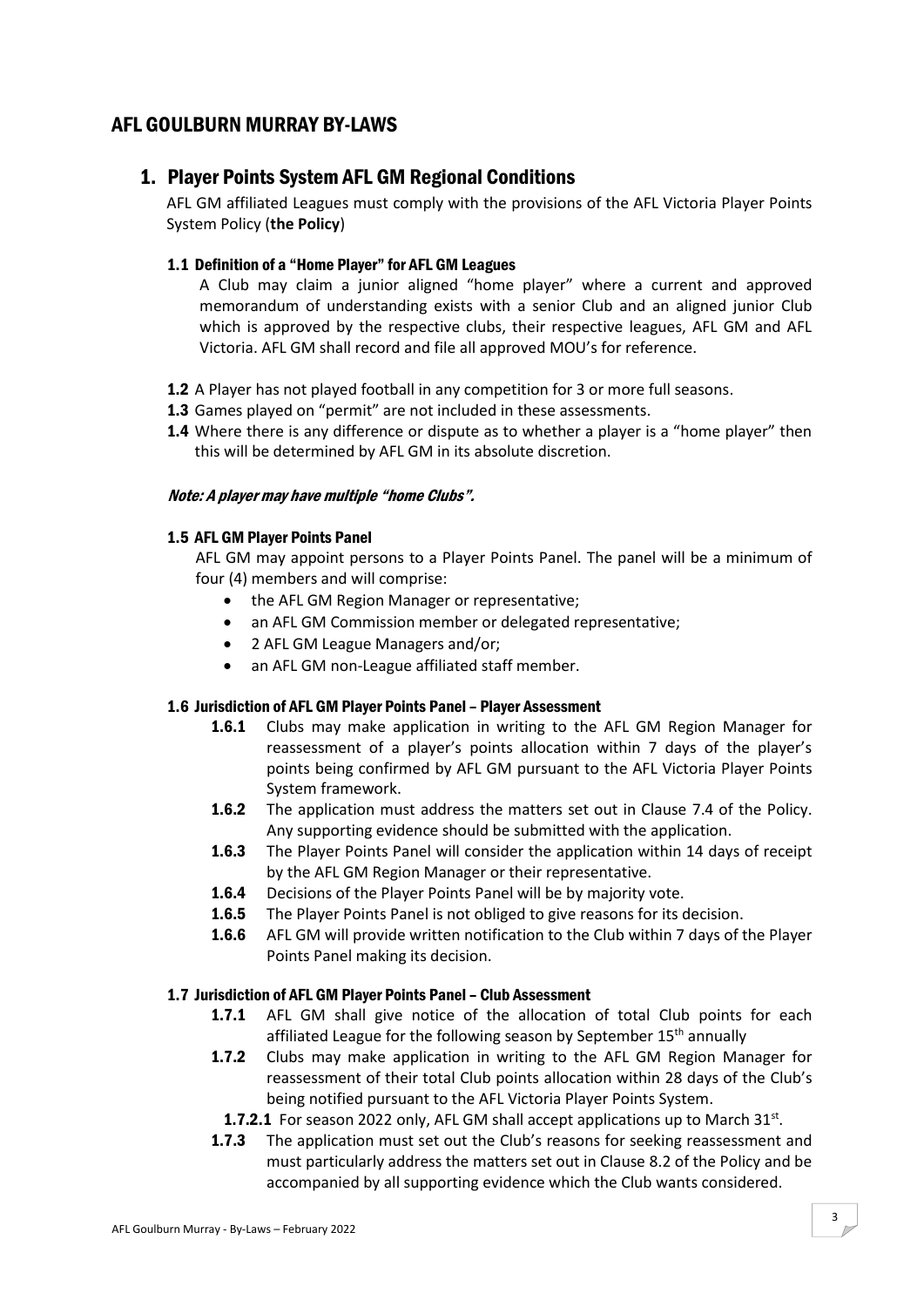- 1.7.4 AFL GM Player Points Panel will consider the application within 28 days of receipt by the AFL GM Region Manager or representative.
- 1.7.5 Decisions of the AFL GM Player Points Panel will be by majority vote.
- 1.7.6 The Player Points Panel is not obliged to give reasons for its decision.
- 1.7.7 AFL GM will provide a written notification to the Club within 7 days of the Player Points Panel making it decision.

## 1.8 Appeals against the AFL GM Player Points Panel

Clubs may appeal a decision of the Player Points Panel based on By-Law 1.6 and 1.7 to the AFL GM Commission provided that:

- 1.8.1 The appeal is made in writing to the AFL GM Region Manager or representative not later than 2.00pm on the second business day (business day in the state of Victoria) after AFL GM has notified the Club of the decision under By-Law 1.6 or 1.7.
- 1.8.2 A sum of \$250 is received by the AFL Goulburn Murray, which is nonrefundable.
- 1.8.3 The Appeal shall be considered on written submissions only.
- **1.8.4** AFL GM Commission shall consider the Appeal at the next scheduled meeting after receipt of the Appeal.
- 1.8.5 Decisions of the AFL GM Commission will be by simple majority vote of the Commissioners in attendance.
- 1.8.6 AFL GM will provide written notification to the member Club within 7 days of the AFL GM Commission making its decision.
- 1.8.7 The Commission is not obliged to give reasons for its decision.
- 1.8.8 The decision of the AFL GM Commission is final.

## 2. AFL GM Allowable Player Payments Rule

AFL GM have adopted the AFL Victoria Allowable Player Payment Rule. AFL GM affiliated Leagues and Clubs must comply with the provisions of the Rule.

#### 2.1 Jurisdiction of AFL Goulburn Murray Commission – Allowable Player Payment variation under APP Rule 3(a)

- 2.1.1 AFL GM shall confirm the Allowable Player Payment cap for each affiliated League for the following season by the preceding September  $15<sup>th</sup>$  annually.
- **2.1.2** By the preceding November 15th, a Club may make application in writing to the AFL GM Region Manager or representative for an increase in the Allowable Player Payment to apply to that Club.
- 2.1.3 The application must set out the Club's reasons for seeking an increase in the Allowable Player Payment to apply to that Club and particularly should address the factors set out in Clause 3(a)(iv) of the Allowable Player Payment Rules and be accompanied by supporting evidence.
- 2.1.4 AFL GM Commission will consider the application not later than the last Commission meeting in any calendar year
- 2.1.5 Decisions of the AFL GM Commission will be by majority vote.
- 2.1.6 AFL GM will provide a written response to the Club notifying the decision of the AFL GM and will give reasons for the decision.
- 2.1.7 The decision of the AFL GM Commission is final.
- 2.1.8 Where an application for an increase in the Allowable Player Payment for the Club is granted, AFL GM will make this decision public.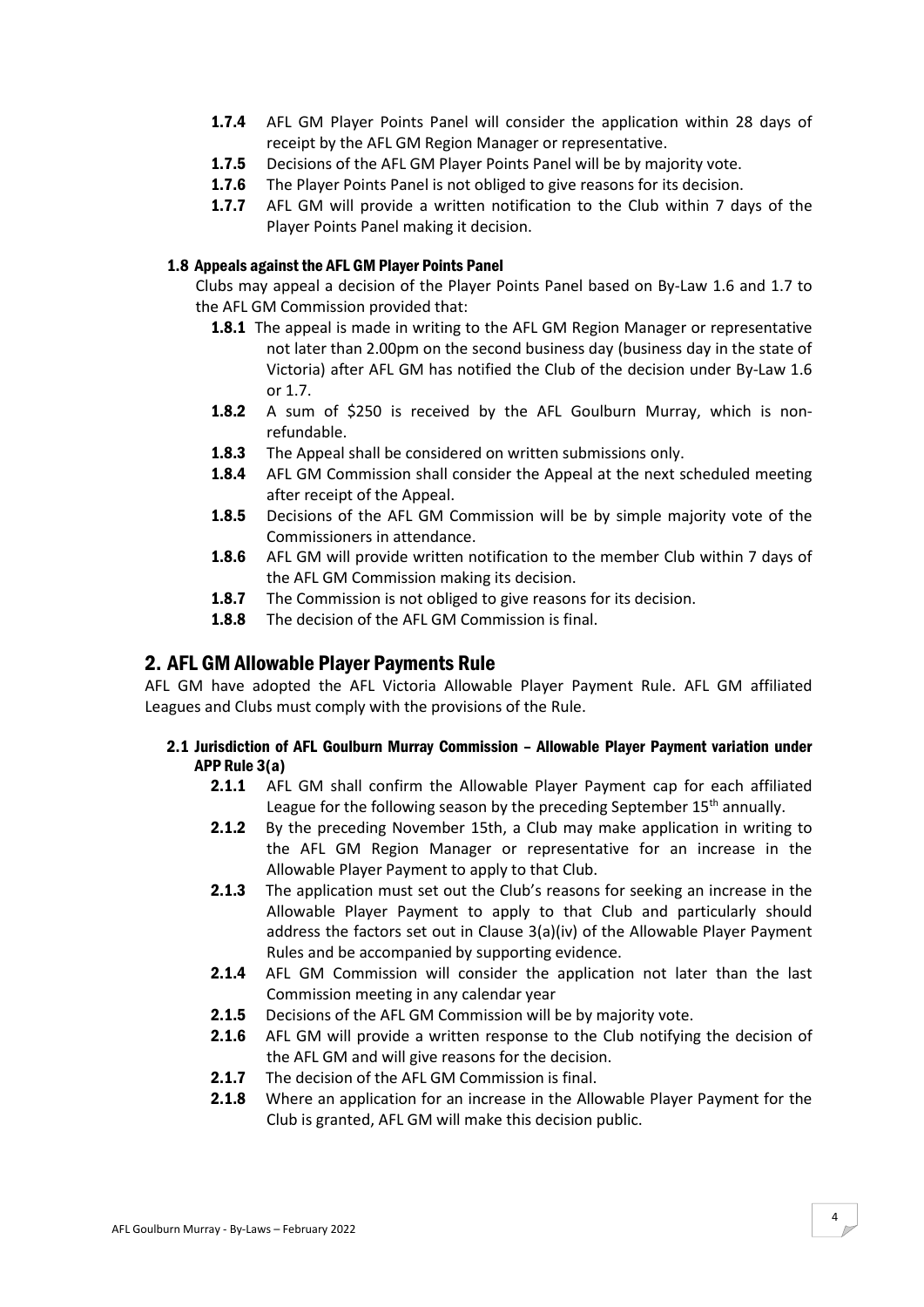## 2.2 Jurisdiction of AFL Goulburn Murray Commission – Travel & Accommodation Consideration variation under APP Rule 8(d)

- **2.1.9** A Club may at any time make application for a ruling as to whether any payments, considerations, advantages or other benefits constitute Player Payments and as to their value for the purpose of the Allowable Player Payment Rules.
- **2.1.10** The application must set out the Club's reasons for seeking the ruling and be accompanied by all supporting evidence which the Club wants considered.
- **2.1.11** AFL GM Commission will consider the application at the next scheduled meeting after receipt by the AFL GM Region Manager or representative.

## 2.2 Jurisdiction of AFL Goulburn Murray Commission

- **2.2.1** Clubs may make application in writing to the AFL GM Region Manager or representative for consideration of any other matters relevant to the Allowable Player Payments Rules at any time
- **2.2.2** The application must set out the Club's reasons for seeking consideration and be accompanied by all supporting evidence which the Club wants considered.
- 2.2.3 AFL GM Commission will consider the application at the next scheduled meeting after receipt by the AFL GM Region Manager or representative.
- 2.2.4 Where a variation is permitted, AFL GM may publish the variations.

#### 2.3 AFL GM Allowable Player Payments Rule Investigations

The AFL GM may initiate investigations into possible breaches of the Allowable Player Payment Rules.

- 2.3.1 AFL GM Region Manager or representative may initiate Allowable Player Payment Investigations following:
	- 2.3.1.1 Voluntary disclosure by a Club;
	- 2.3.1.2 Assessment of a Club's Allowable Player Payment Budget declaration;
	- 2.3.1.3 Assessment of a Player or Players' Contracts;
	- 2.3.1.4 Assessment of a Club's Allowable Player Payment Budget declaration and Player Contracts;
	- 2.3.1.5 Assessment of the evidence provided of an alleged Allowable Player Payment breach by an affiliated Club or League initiated under 2.5, AFL GM Alleged Allowable Player Payment Breach Investigation Request.
- **2.3.2** The AFL GM Commission may randomly select Clubs for investigation without any allegation of possible breaches of the Allowable Player Payment Rules for the purpose of checking for compliance with the Allowable Player Payment Rules.

#### 2.4 AFL GM Alleged Allowable Player Payment Breach Investigation Request

- 2.4.1 An AFL GM member Club or League may lodge a notice in writing with AFL GM Region Manager or representative outlining the particulars of an alleged breach in the Allowable Player Payment Rule by an AFL GM Club or Player.
- **2.4.2** The affiliated Club or League lodging the notice must provide supporting evidence of the alleged breach.
- 2.4.3 A sum of \$2,500 must accompany the notice which shall be fully refundable by the AFL GM Commission should the allegation not be deemed frivolous or vexatious. If the allegation is deemed frivolous or vexatious, the AFL GM Commission may refund all or part of the sum in their absolute discretion.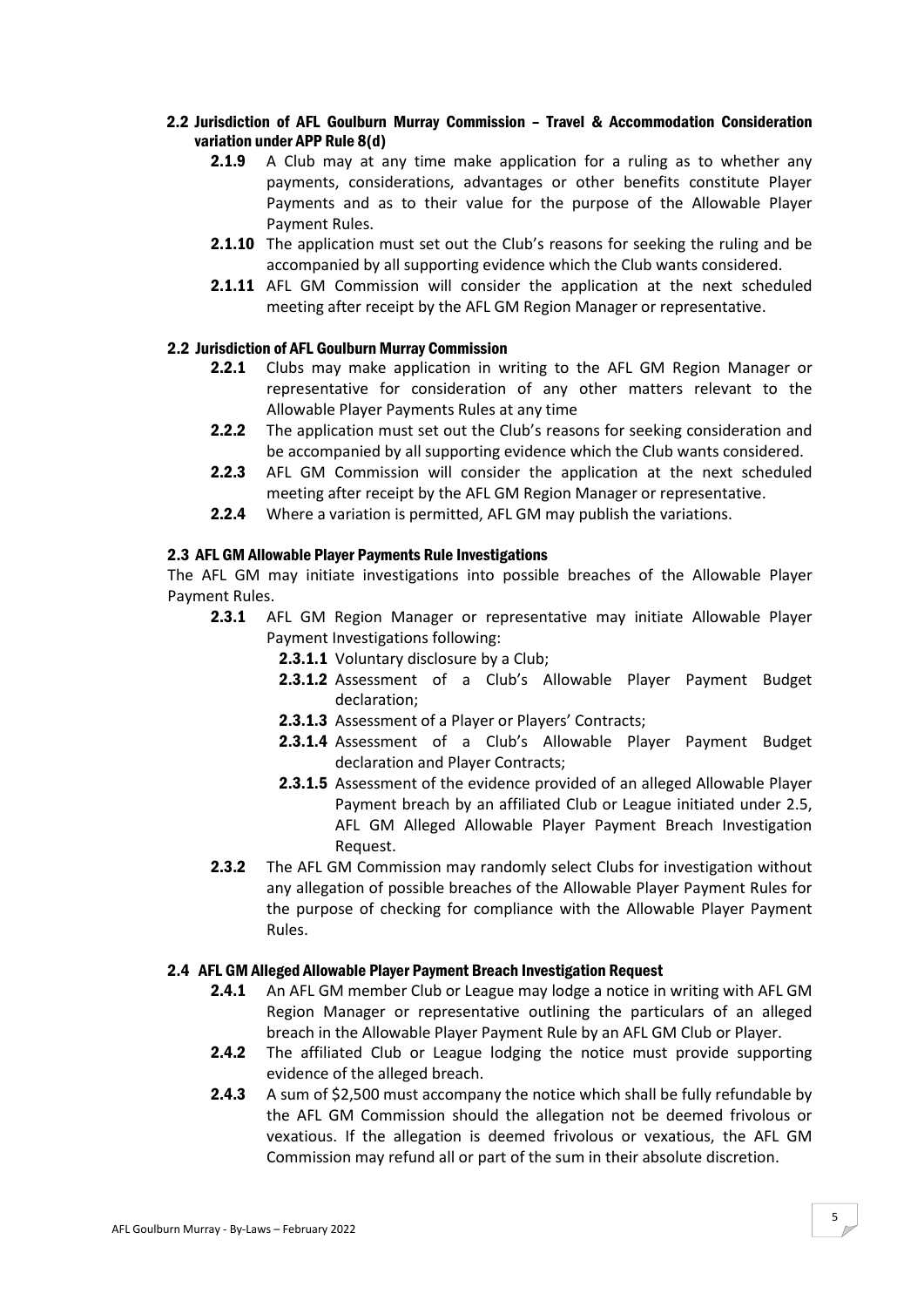- **2.4.4** AFL GM Region Manager or representative shall refer the allegation and its evidence to the AFL GM Commission within 7 days of receipt.
- 2.3 The AFL GM Commission shall determine if the allegation is to be referred to an Investigation. The decision of the AFL GM Commission will be final and binding.
	- **2.4.5** Where an Investigation has occurred and charges are laid against a Club and or player(s) and the charge is found proven at a Hearing of the Disciplinary Committee, the Disciplinary Committee may order that the offending Club or player pay all or part of the costs of the investigation.

## 2.5 Coaching fees for underage teams

- 2.5.1 AFL GM may determine at its absolute discretion whether coaching fees for a player of an open age team who is appointed coach of an underage team are to be included in the Clubs player payments.
- **2.5.2** Where a League does not have a full complement of underage teams, all coaching fees of an open age player for coaching an underage team shall be included in the calculation of the Player Payments.
- 2.5.3 Clubs may apply to the AFL GM Commission for exemptions to 2.5.1 under 2.3 Jurisdiction of AFL Goulburn Murray Commission.

# 3. AFL GM Operations Panel

AFL GM shall appoint persons annually to the AFL GM Operations Panel. The Operations Panel will be a minimum of four (4) members requiring three (3) for a quorum and will comprise:

- the AFL GM Region Manager or representative;
- an AFL GM Commission member or delegated representative;
- 2 AFL GM League Managers and/or;
- an AFL GM non-League affiliated staff member.

#### 3.1 Jurisdiction of AFL GM Operations Panel

The AFL GM Operations Panel shall consider and determine the following matters:

- 3.1.1 Minimum Age Player applications refer By-Law 4.
- 3.1.2 Overage Player applications refer By-Law 5.
- 3.1.3 Ineligible Player cases, Permit Breaches and Special Consideration Permit Applications.
- **3.1.4** Any matter referred to it by the AFL GM Region Manager or representative where allowed by the AFL GM By-Laws.

The AFL GM Operations Panel shall also consider the following matters;

3.1.5 Unauthorised or inappropriate public comment cases – refer By-Law 8 and if the comments are considered to be in breach of By-Law 8 warranting action will refer the case to the relevant League to initiate AFL Victoria Country Rule 5.2 Unbecoming Conduct.

#### 3.2 Appeals Against a Decision of the AFL GM Operations Panel

**3.2.1** Office holders, Committee Members, Coaches, Players, Umpires or members of a League or Club ('the offender") may Appeal to the AFL GM Commission a decision of the AFL GM Operations Panel in relation to sanctions or decisions determined under AFL GM By-Laws provided that: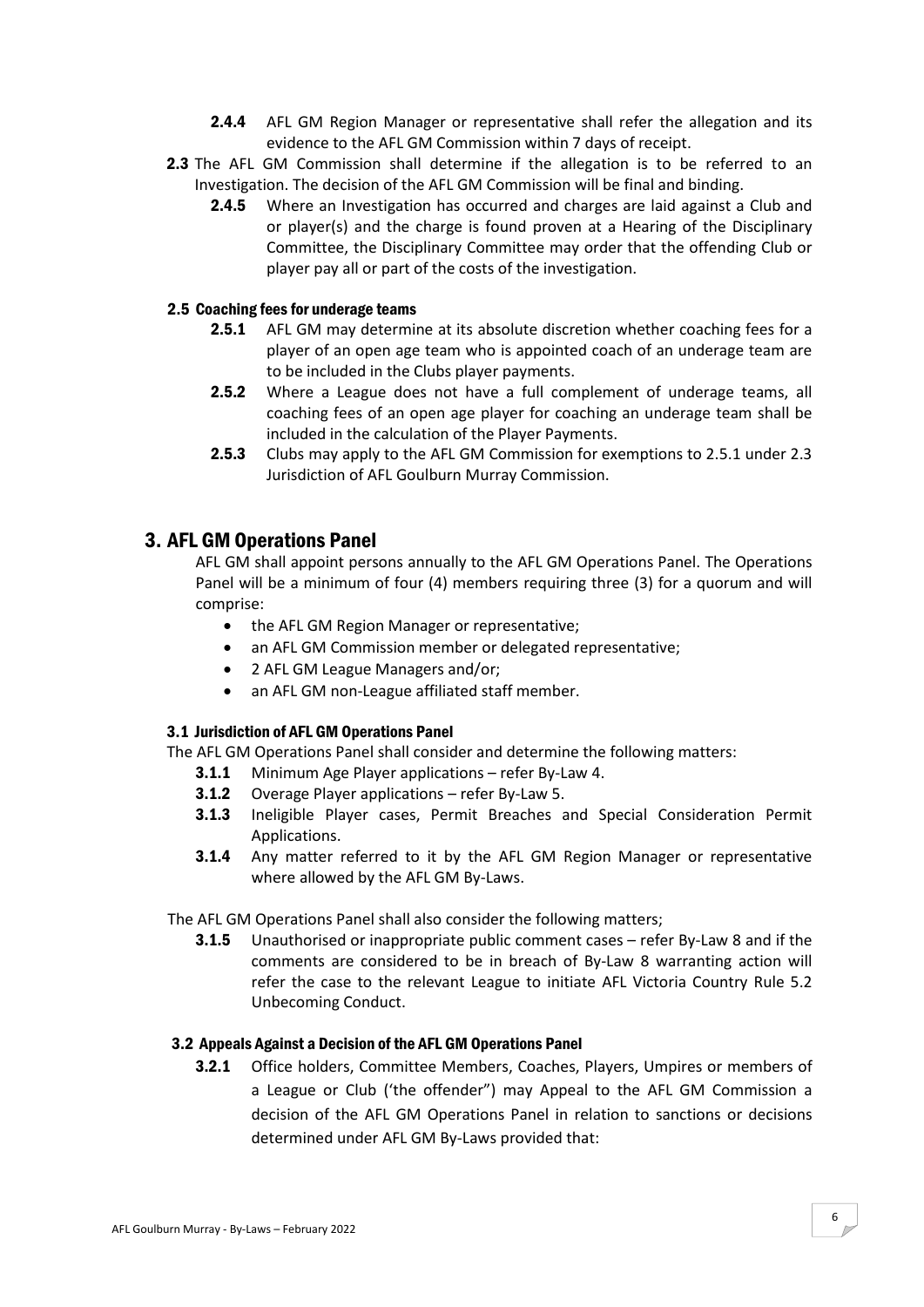- **3.2.1.1** The Appeal is made in writing to the AFL GM Region Manager or representative not later than 2.00pm on the second business day (business day in the state of Victoria) after AFL GM has notified the Club of the decision under the relevant By-Law.
- **3.2.1.2** A sum of \$250 is received by the AFL Goulburn Murray which is nonrefundable.
- **3.2.1.3** The Appeal shall be considered on written submissions only.
- **3.2.1.4** AFL GM Commission shall hear the Appeal at the next scheduled meeting after receipt of the Appeal.
- 3.2.1.5 Decisions of the AFL GM Commission will be by simple majority vote of the Commissioners in attendance.
- **3.2.1.6** AFL GM will provide written notification to the member Club within 7 days of the AFL GM Commission making its decision.
- **3.2.1.7** The Commission is not obliged to give reasons for its decision.
- 3.2.1.8 The decision of the AFL GM Commission is final.

# 4. Minimum Player Age

- 4.1 AFL GM may from time to time determine a minimum age for a player to register to play in an AFL GM League unless they are granted special consideration permission in writing from AFL GM Operations Panel.
- 4.2 Whilst the policy allows for special consideration permission for individual players, where Clubs experience trouble fielding teams, the first preference is to reduce playing numbers.
- 4.3 The processes for special consideration permission will be on application and will be assessed considering the needs of existing official competitions and Auskick programs which are relevant to the application.
- 4.4 Where permission is granted by AFL GM the player's parent or guardian must sign a consent form and release.

# 5. Over Age Player Policy

**5.1** AFL GM affiliated Leagues may only consider applications from a Club for a player to play in an age group which the player's age exceeds. Where the player has an incapacity to such a degree that it is not appropriate for them to play in the age group for which they are qualified and evidence is submitted of the incapacity (usually in the form of a doctor's certificate) to support the application.

AFL GM affiliated Leagues who grant such applications must inform Clubs that approval is subject to AFL GM approval and then submit the application (together with all supporting documentation) to AFL GM Operations Panel who will consider the application. AFL GM in its absolute discretion may dismiss the application, grant the application or grant the application on conditions.

5.2 Where a Club in an AFL GM affiliated League considers it appropriate that a player play in an age group which the player's age exceeds for reasons other than incapacity then the application (together with all supporting documentation) must be submitted to AFL GM who will consider the application in its absolute discretion and may dismiss the application, grant the application or grant the application on conditions.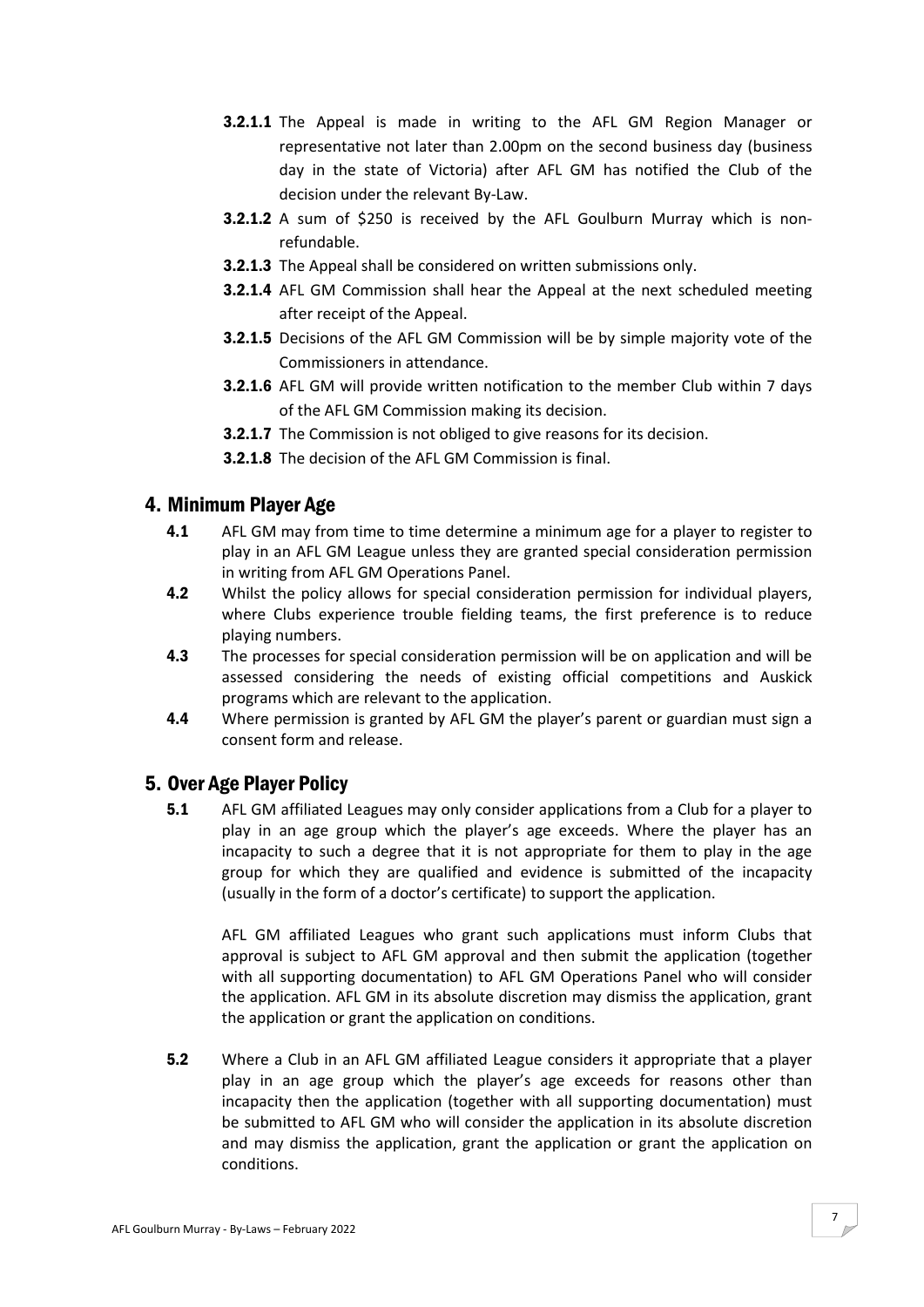# 6. Junior Competition By-Laws

AFL GM will adopt By-Laws, rules and regulations for the conduct of the Goulburn Murray Junior League from time to time, refer to Appendix 1 – Goulburn Murray Junior League By-Laws

# 7. Investigation Fees

In the absence of an applicable League regulation or clause, where a Club and or League has initiated an investigation under AFL Victoria Country Rule 5.0 the following shall prevail;

- **7.1.1** Where the investigation request is deemed frivolous by the relevant League executive, the \$500 sum lodged shall be forfeited in full.
- 7.1.2 Where a charge resulting from an Investigation is referred to a League Independent Tribunal by the relevant League Executive and the charge is not proven at a hearing, the \$500 sum lodged shall be forfeited in full.
- 7.1.3 Where a charge resulting from an Investigation is referred to the League independent tribunal by the relevant League Executive and the charge is proven at a hearing;
	- 7.1.3.1 the \$500 sum shall be fully refunded and;
	- 7.1.3.2 the offending Club shall be fined a sum equal to the full costs of the investigation.
- 7.2 Where multiple charges to one or more Clubs resulting from an Investigation is referred to the League independent tribunal by the relevant League Executive and all or some charges are proven at a hearing;
	- 7.2.1 the total cost of the investigation will be imposed proportionally to the Clubs based on charges which are proven.
- 7.3 For other matters, not specifically covered by these rules, Clubs and/or Leagues may request that the AFL GM Commission make a determination on whether the sum of \$500 is refundable provided that;
	- **7.3.1** The request be made in writing.
	- **7.3.2** The request is made by 5pm on the 5th working day after the Tribunal hearing or sending of notification from the relevant League
	- 7.3.3 AFL GM Commission shall determine the matter on evidence presented and its absolute discretion
	- 7.3.4 The AFL GM Commission decision is final.

# 8. Unauthorised or Inappropriate Public Statements

- 8.1 Rule 5.2 of the AFL Victoria Country Rules & Regulations ("the AFL Victoria Rules") defines "unbecoming conduct" as "conduct which is unbecoming to a player, umpire, such official, or Club, or which has or is likely to bring the game of football into disrepute". Such conduct on behalf of a player or an official of a Club, umpire, official of an umpires' Association, AFL Victoria Country Official, League Official, Club, player advocate, or League appointed official ("the offender") includes the making of any public statement reflecting adversely upon the decisions or performance of AFL GM Commission and Staff, AFL GM appointed Tribunals or umpires, including statements made:
	- 1. On radio
	- 2. On television
	- 3. In print
	- 4. On any form of digital or social media, or